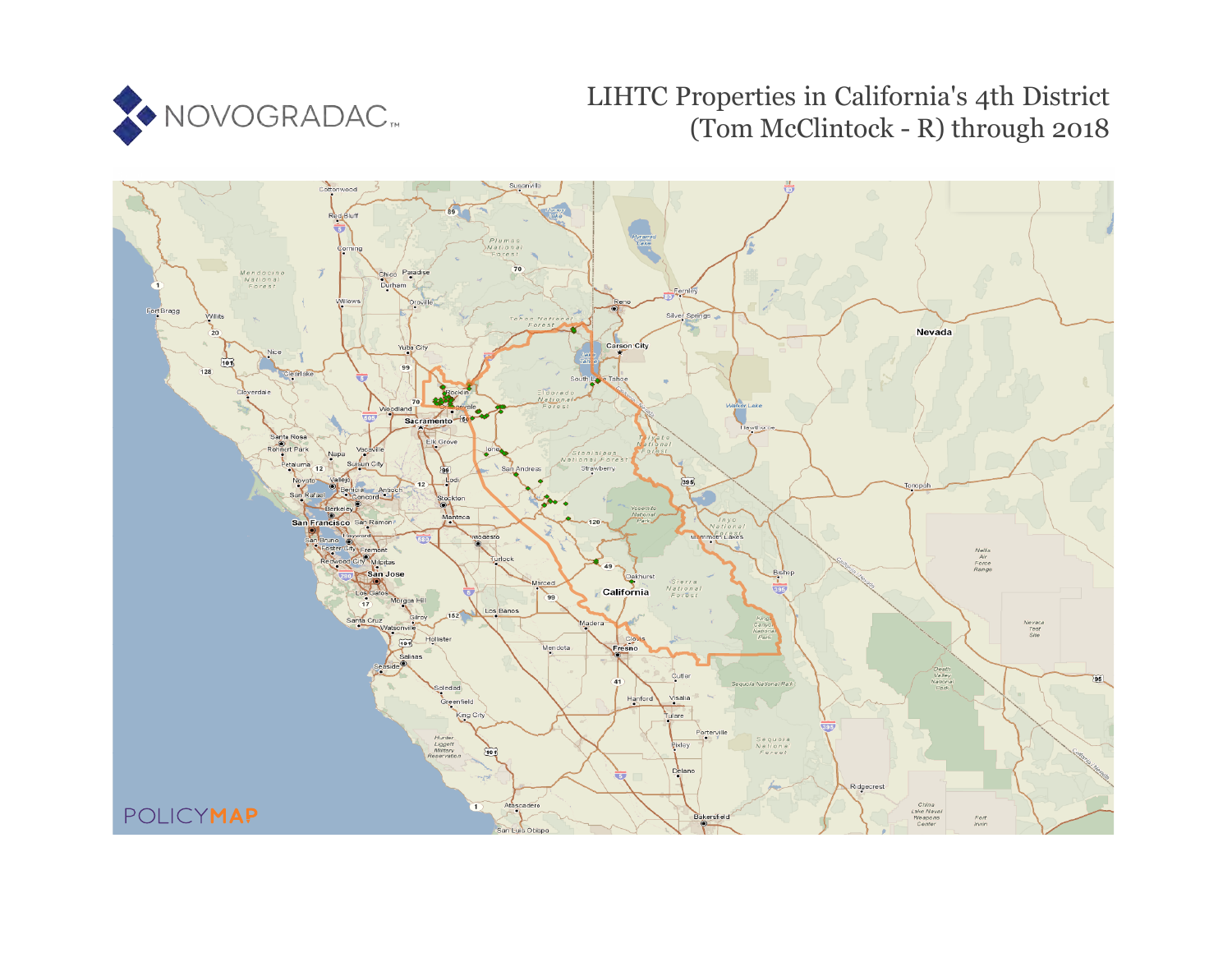| <b>Project Name</b>                                               | <b>Address</b>                             | City                              | <b>State</b> | <b>Zip Code</b> | <b>Nonprofit</b><br><b>Sponsor</b> | <b>Allocation</b><br>Year | <b>Annual</b><br><b>Allocated</b><br><b>Amount</b> |      | <b>Year Placed Construction Type</b><br>in Service | <b>Total</b><br><b>Units</b> | Low<br><b>Income</b><br><b>Units</b> | <b>Rent or</b><br><b>Income</b><br><b>Ceiling</b> | <b>Credit</b><br><b>Percentage</b>     | Tax-<br><b>Exempt</b><br><b>Bond</b> | <b>HUD Multi-</b><br>Family<br><b>Financing/Rental</b><br><b>Assistance</b> |
|-------------------------------------------------------------------|--------------------------------------------|-----------------------------------|--------------|-----------------|------------------------------------|---------------------------|----------------------------------------------------|------|----------------------------------------------------|------------------------------|--------------------------------------|---------------------------------------------------|----------------------------------------|--------------------------------------|-----------------------------------------------------------------------------|
| <b>BROOKSIDE SENIOR</b><br><b>APTS</b>                            | $738~\mathrm{MIKKELSEN}_{\ }$ AUBURN<br>DR |                                   | CA           | 95603           | $\rm No$                           | 1998                      | \$39,779                                           | 1999 | Acquisition and Rehab 48                           |                              | 41                                   | 60% AMGI                                          | 70 % present $\,$ No $\,$<br>value     |                                      |                                                                             |
| <b>COTTONWOOD PARK</b><br><b>APTS</b>                             | <b>3030 NEW</b><br><b>JERSEY WAY</b>       | PLACERVILLE                       | CA           | 95667           | $\mathbf{No}$                      | 1997                      | \$571,473                                          | 1999 | <b>New Construction</b>                            | 77                           | $77\,$                               | 60% AMGI                                          | $70$ % present $\,$ No value           |                                      |                                                                             |
| <b>DIAMOND TERRACE</b><br><b>APTS - DIAMOND</b><br><b>SPRINGS</b> | <b>6035 SERVICE</b><br>DR                  | <b>DIAMOND</b><br><b>SPRINGS</b>  | ${\rm CA}$   | 95619           | $\rm No$                           | 1997                      | \$498,270                                          | 1999 | <b>New Construction</b>                            | 62                           | 61                                   | 60% AMGI                                          | $70$ % present $\,$ No value           |                                      |                                                                             |
| FOREST VIEW SENIOR<br><b>APTS</b>                                 | 19499 HESS AVE SONORA                      |                                   | ${\rm CA}$   | 95370           | $\mathbf{N}\mathbf{o}$             | 1997                      | \$542,607                                          | 1999 | New Construction                                   | 60                           | ${\bf 59}$                           | 60% AMGI                                          | 70 % present $\,$ No $\,$<br>value     |                                      |                                                                             |
| <b>LINCOLN SENIOR</b><br><b>CITIZENS APTS</b>                     | 1655 THIRD ST LINCOLN                      |                                   | CA           | 95648           | No                                 | 1998                      | \$90,471                                           | 1999 | Acquisition and Rehab 70                           |                              | 69                                   | 60% AMGI                                          | $70\,\%$ present $\,$ No value         |                                      |                                                                             |
| SHINGLE TERRACE<br><b>APTS</b>                                    | 3840 MARKET<br>CT                          | SHINGLE SPRINGS CA                |              | 95682           | $\mathbf{No}$                      | 1997                      | \$529,336                                          | 1999 | New Construction                                   | 71                           | $71\,$                               | 60% AMGI                                          | $70\,\%$ present $\,$ No value         |                                      |                                                                             |
| <b>TAHOE VALLEY</b><br><b>TOWNHOMES</b>                           | $1055$ TATA LN                             | <b>SOUTH LAKE</b><br><b>TAHOE</b> | ${\rm CA}$   | 96150           | $\rm No$                           | 2000                      | \$141,413                                          | 1999 | Acquisition and Rehab 70                           |                              | 68                                   | 60% AMGI                                          | $30\,\%$ present $\,$ Yes value        |                                      |                                                                             |
| TRUCKEE-DONNER<br><b>SENIOR CITIZEN</b><br><b>COMMUNITY</b>       | 10040 ESTATES TRUCKEE<br>DR                |                                   | CA           | 96161           | No                                 | 1998                      | \$139,041                                          | 1999 | Acquisition and Rehab 60                           |                              | 59                                   | 60% AMGI                                          | $70\,\%$ present $_{\rm{No}}$          |                                      |                                                                             |
| <b>WOODCREEK</b><br>TERRACE SENIOR                                | 1295<br><b>HEMINGWAY</b><br>DR             | <b>ROSEVILLE</b>                  | CA           | 95747           | $\mathbf{No}$                      | 1998                      | \$295,666                                          | 1999 | <b>New Construction</b>                            | 104                          | $103\,$                              | 60% AMGI                                          | $30\,\%$ present $\,$ Yes value        |                                      |                                                                             |
| <b>OAKS AT SUNSET</b>                                             | 201 SAMMY<br><b>WAY</b>                    | <b>ROCKLIN</b>                    | CA           | 95765           | No                                 | 1999                      | \$414,093                                          | 2002 | New Construction                                   | 112                          | 111                                  | 60% AMGI                                          | $30$ % present $\,$ $\rm Yes$<br>value |                                      |                                                                             |
| PALM TERRACE APTS                                                 | 1040 RED HAWK $_{\rm AUBURN}$<br>LN        |                                   | CA           | 95603           | No                                 | 2002                      | \$456,168                                          | 2003 | <b>New Construction</b>                            | 80                           | 78                                   | 60% AMGI                                          | $30\,\%$ present $\,$ Yes value        |                                      |                                                                             |
| TWIN PINES APTS                                                   | 19611 ELDER LN GROVELAND                   |                                   | ${\rm CA}$   | 95321           | $\mathbf{N}\mathbf{o}$             | 1992                      | \$205,556                                          | 1992 | New Construction                                   | 39                           | ${\bf 39}$                           | 60% AMGI                                          | 70 % present $\,$ No $\,$<br>value     |                                      |                                                                             |
| TUOLUMNE CITY<br><b>SENIOR APTS</b>                               | 18402<br><b>TUOLUMNE RD</b>                | TUOLUMNE                          | CA           | 95379           | No                                 | 1992                      | \$84,810                                           | 1993 | <b>New Construction</b>                            | 30                           | 30                                   | 60% AMGI                                          | $70$ % present $\,$ No value           |                                      |                                                                             |

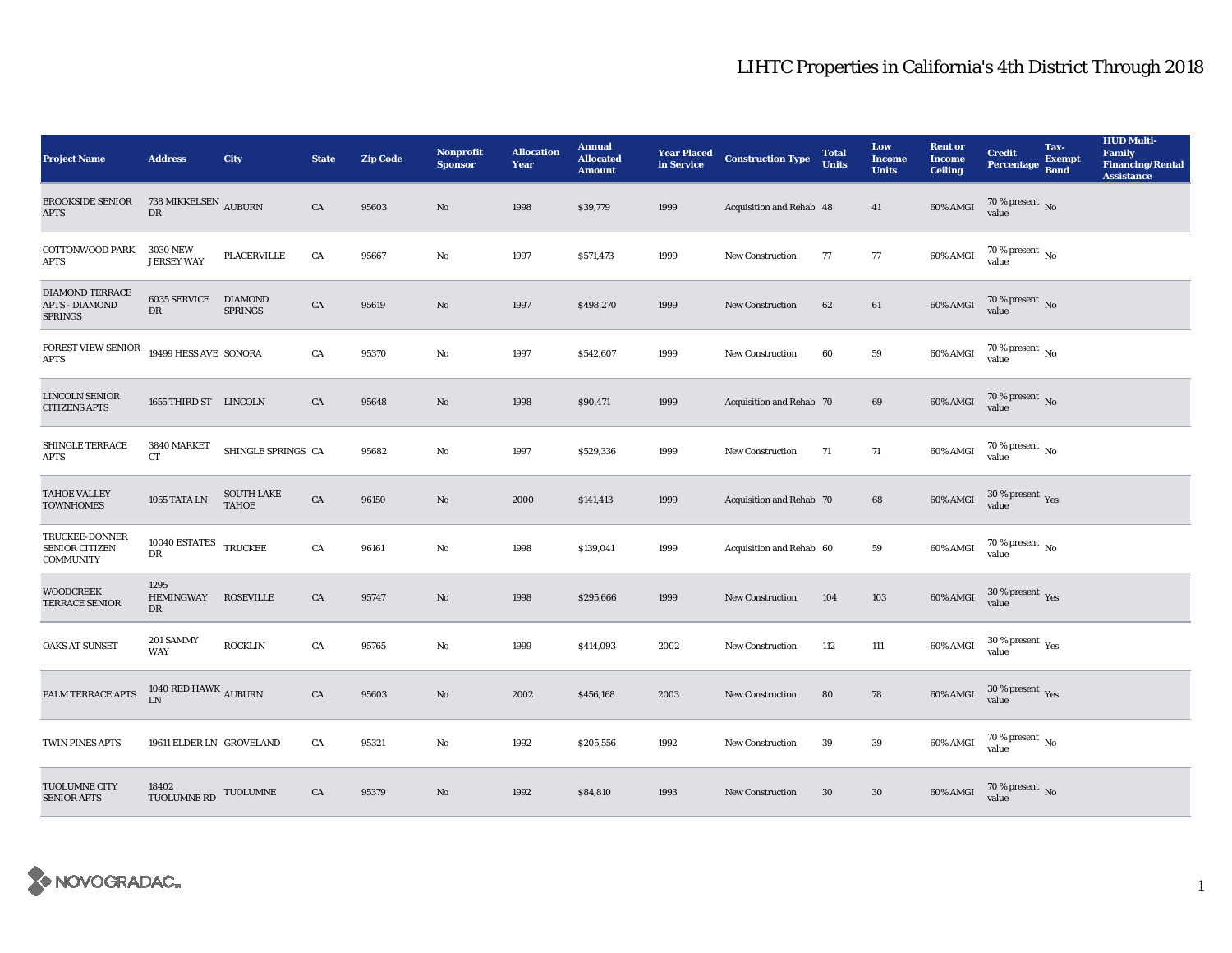| <b>Project Name</b>                                     | <b>Address</b>                        | City                              | <b>State</b> | <b>Zip Code</b> | <b>Nonprofit</b><br><b>Sponsor</b> | <b>Allocation</b><br>Year | <b>Annual</b><br><b>Allocated</b><br><b>Amount</b> |                      | <b>Year Placed Construction Type</b><br>in Service | <b>Total</b><br><b>Units</b> | Low<br><b>Income</b><br><b>Units</b> | <b>Rent</b> or<br><b>Income</b><br><b>Ceiling</b> | <b>Credit</b><br><b>Percentage</b>                   | Tax-<br>Exempt<br><b>Bond</b> | <b>HUD Multi-</b><br>Family<br><b>Financing/Rental</b><br><b>Assistance</b> |
|---------------------------------------------------------|---------------------------------------|-----------------------------------|--------------|-----------------|------------------------------------|---------------------------|----------------------------------------------------|----------------------|----------------------------------------------------|------------------------------|--------------------------------------|---------------------------------------------------|------------------------------------------------------|-------------------------------|-----------------------------------------------------------------------------|
| <b>VILLA SERENA AT</b><br>STANFORD RANCH                | 101 VILLA<br><b>SERENA CIR</b>        | <b>ROCKLIN</b>                    | CA           | 95765           | No                                 | 2002                      | \$656,372                                          | 1999                 | New Construction                                   | 236                          | 235                                  | 60% AMGI                                          | 30 % present $\rm\thinspace\gamma_{\rm es}$<br>value |                               |                                                                             |
| <b>COTTONWOOD</b><br><b>SENIOR APTS</b>                 | 2801 CLAY ST                          | PLACERVILLE                       | ${\rm CA}$   | 95667           | $\mathbf{N}\mathbf{o}$             | 1998                      | \$566,728                                          | 2000                 | New Construction                                   | 81                           | 80                                   | 60% AMGI                                          | $70$ % present $\,$ No value                         |                               |                                                                             |
| MAIDU VILLAGE<br><b>PHASE II</b>                        | 101 STERLING<br>CT                    | <b>ROSEVILLE</b>                  | ${\rm CA}$   | 95661           | $\rm No$                           | 1998                      | \$199,170                                          | 2000                 | Acquisition and Rehab 84                           |                              | 82                                   | 60% AMGI                                          | $30\,\%$ present $\,$ Yes value                      |                               |                                                                             |
| TRUCKEE RIVERVIEW 11230 VILLAGE TRUCKEE<br><b>HOMES</b> | <b>WAY</b>                            |                                   | ${\rm CA}$   | 96161           | $\rm No$                           | 1999                      | \$544,661                                          | 2000                 | New Construction                                   | 39                           | ${\bf 38}$                           | 60% AMGI                                          | $70$ % present $\,$ No value                         |                               |                                                                             |
| <b>JACKSON</b><br>CORNERSTONE                           | 1029 N MAIN ST JACKSON                |                                   | CA           | 95642           | $\mathbf{N}\mathbf{o}$             | 2003                      | \$282,414                                          | 2004                 | Acquisition and Rehab 64                           |                              | 62                                   | 60% AMGI                                          | $70$ % present $\,$ No value                         |                               |                                                                             |
| TAHOE PINES APTS                                        | 3431 SPRUCE<br>AVE                    | <b>SOUTH LAKE</b><br><b>TAHOE</b> | ${\rm CA}$   | 96150           | $\mathbf{N}\mathbf{o}$             | 1993                      | \$241,227                                          | 1994                 | <b>New Construction</b>                            | 28                           | 27                                   | 60% AMGI                                          | $70$ % present $\,$ No value                         |                               |                                                                             |
| <b>CAMERON PARK</b><br>VILLAGE                          | 3433 PALMER<br>$_{\rm DR}$            | CAMERON PARK CA                   |              | 95682           | No                                 | 1993                      | \$504,130                                          | 1995                 | New Construction                                   | 80                           | 79                                   | 60% AMGI                                          | 70 % present $\,$ No $\,$<br>value                   |                               |                                                                             |
| <b>COLONIAL VILLAGE</b><br><b>ROSEVILLE</b>             | 3881 EUREKA<br>$\mathbf{R}\mathbf{D}$ | <b>ROSEVILLE</b>                  | CA           | 95661           | $\mathbf{N}\mathbf{o}$             | 1993                      | \$439,251                                          | 1995                 | <b>New Construction</b>                            | 56                           | 56                                   | 60% AMGI                                          | $70$ % present $\,$ No value                         |                               |                                                                             |
| <b>MURPHYS SENIOR</b><br><b>APTS</b>                    | <b>350 BRET</b><br>HARTE LN           | <b>MURPHYS</b>                    | CA           | 95247           | $\rm No$                           | 1994                      | \$67,869                                           | 1995                 | <b>New Construction</b>                            | 24                           | 23                                   | 60% AMGI                                          | $70\,\%$ present $\,$ No value                       |                               |                                                                             |
| PLACER VILLAGE APTS                                     | 2789 RAY<br><b>LAWYER DR</b>          | PLACERVILLE                       | ${\rm CA}$   | 95667           | $\rm No$                           | 1995                      | \$526,962                                          | 1996                 | <b>New Construction</b>                            | 76                           | 75                                   | 60% AMGI                                          | $70\,\%$ present $\,$ No value                       |                               |                                                                             |
| AUBURN VILLA APTS                                       | 618 MIKKELSEN $\,$ AUBURN $\,$<br>DR  |                                   | ${\rm CA}$   | 95603           |                                    | Insufficient<br>Data      | $\$0$                                              | Insufficient<br>Data | Not Indicated                                      | 48                           | $\bf{0}$                             |                                                   | Not<br>Indicated                                     |                               |                                                                             |
| <b>LYNROC APTS</b>                                      | 6105 SUNSET<br><b>BLVD</b>            | <b>ROCKLIN</b>                    | CA           | 95677           |                                    | Insufficient<br>Data      | $\$0$                                              | Insufficient<br>Data | Not Indicated                                      | 66                           | $\mathbf 0$                          |                                                   | Not<br>Indicated                                     |                               |                                                                             |
| <b>SUNSET LANE APTS</b>                                 | 4300 SUNSET<br>I.N                    | SHINGLE SPRINGS CA                |              | 95682           |                                    | 2011                      | $\$0$                                              | Insufficient<br>Data | Not Indicated                                      | 40                           | $\bf{0}$                             |                                                   | Not<br>Indicated                                     |                               |                                                                             |

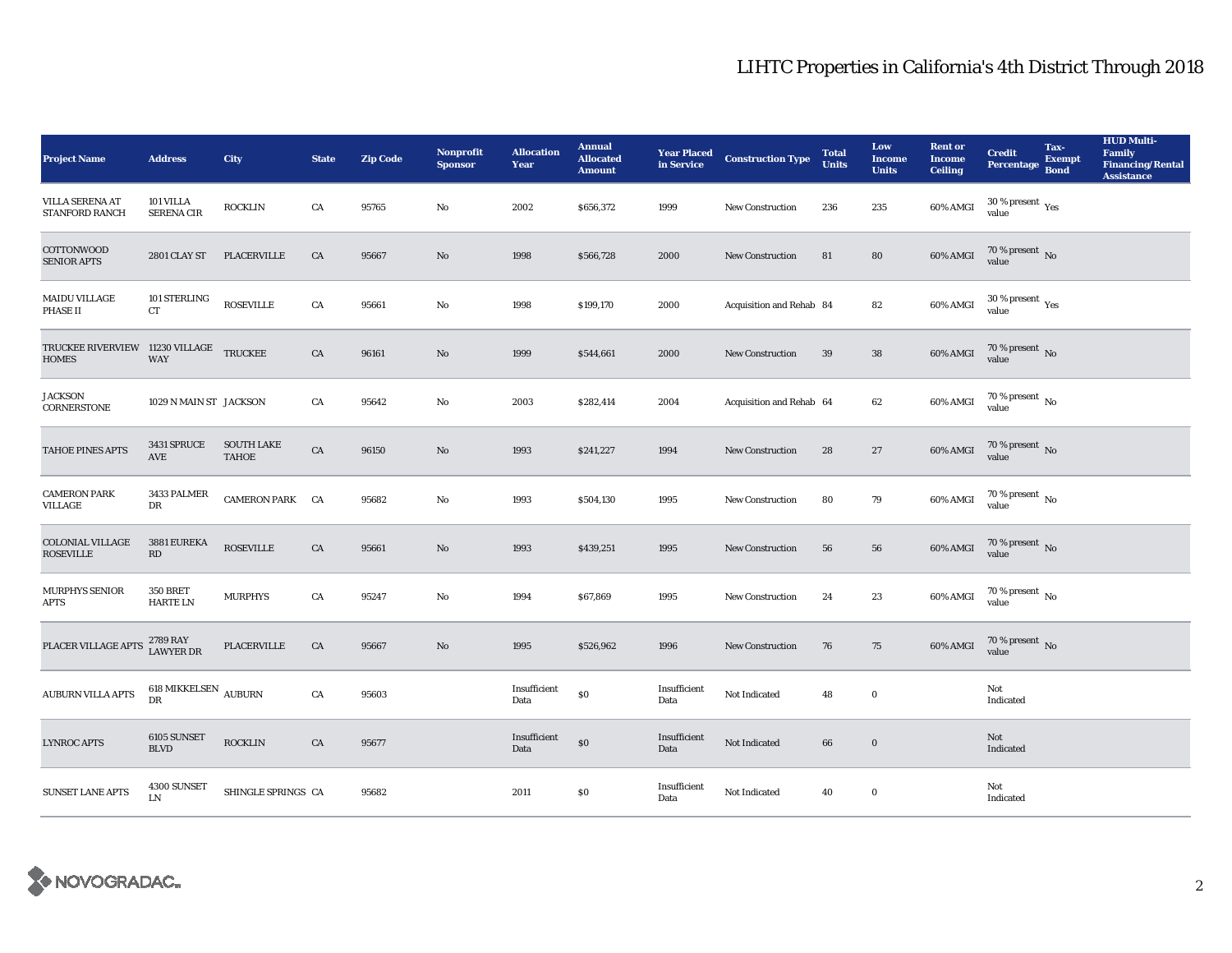| <b>Project Name</b>                             | <b>Address</b>                             | <b>City</b>                                          | <b>State</b> | <b>Zip Code</b> | Nonprofit<br><b>Sponsor</b> | <b>Allocation</b><br>Year | <b>Annual</b><br><b>Allocated</b><br><b>Amount</b> |      | <b>Year Placed Construction Type</b><br>in Service | <b>Total</b><br><b>Units</b> | Low<br><b>Income</b><br><b>Units</b> | <b>Rent or</b><br><b>Income</b><br><b>Ceiling</b> | <b>Credit</b><br><b>Percentage</b>       | Tax-<br><b>Exempt</b><br><b>Bond</b> | <b>HUD Multi-</b><br>Family<br><b>Financing/Rental</b><br><b>Assistance</b> |
|-------------------------------------------------|--------------------------------------------|------------------------------------------------------|--------------|-----------------|-----------------------------|---------------------------|----------------------------------------------------|------|----------------------------------------------------|------------------------------|--------------------------------------|---------------------------------------------------|------------------------------------------|--------------------------------------|-----------------------------------------------------------------------------|
| PARKWAY VILLAGE<br><b>APTS</b>                  | 455 JOINER<br><b>PKWY</b>                  | <b>LINCOLN</b>                                       | ${\rm CA}$   | 95648           | No                          | 2002                      | \$402,384                                          | 2000 | New Construction                                   | 120                          | 119                                  | 60% AMGI                                          | $30\,\%$ present $\,$ Yes value          |                                      |                                                                             |
| WOODCREEK APTS                                  | 1550 PLEASANT<br>GROVE BLVD                | <b>ROSEVILLE</b>                                     | ${\rm CA}$   | 95747           | $\mathbf{No}$               | 2002                      | \$99,498                                           | 2000 | <b>New Construction</b>                            | 80                           | $\bf{34}$                            | 60% AMGI                                          | $30\ \%$ present $\ _{\mbox{Yes}}$ value |                                      |                                                                             |
| <b>BIJOU WOODS APTS</b>                         | 3421 SPRUCE<br><b>AVE</b>                  | <b>SOUTH LAKE</b><br><b>TAHOE</b>                    | ${\rm CA}$   | 96150           | $\rm No$                    | 2000                      | \$227,066                                          | 2001 | Acquisition and Rehab 92                           |                              | 90                                   | 60% AMGI                                          | $30\,\%$ present $\,$ Yes value          |                                      |                                                                             |
| <b>MARIPOSA APTS</b>                            | 5075 ST<br><b>ANDREWS RD</b>               | <b>MARIPOSA</b>                                      | CA           | 95338           | $\mathbf{N}\mathbf{o}$      | 1994                      | \$96,570                                           | 1996 | <b>New Construction</b>                            | 34                           | $\bf{34}$                            | 60% AMGI                                          | 70 % present $\,$ No $\,$<br>value       |                                      |                                                                             |
| OAKS AT JOINER<br><b>RANCHI</b>                 | 1685 FIRST ST LINCOLN                      |                                                      | CA           | 95648           | No                          | 1994                      | \$553,494                                          | 1996 | New Construction                                   | 88                           | 87                                   | 60% AMGI                                          | $70$ % present $\,$ No value             |                                      |                                                                             |
| <b>TRUCKEE PINES</b>                            | 10100 ESTATES TRUCKEE<br>DR                |                                                      | ${\rm CA}$   | 96161           | $\rm No$                    | 1994                      | \$1,050,609                                        | 1996 | <b>New Construction</b>                            | 104                          | 104                                  | 60% AMGI                                          | $70\,\%$ present $\,$ No value           |                                      |                                                                             |
| CARSON RIDGE APTS II                            | 2848 SCHNELL<br>SCHOOL RD                  | $\ensuremath{\mathsf{PL}\mathsf{AC}\mathsf{ERVILL}}$ | ${\rm CA}$   | 95667           | $\rm No$                    | 1987                      | \$65,825                                           | 1987 | New Construction                                   | 36                           | 36                                   | 60% AMGI                                          | $70$ % present $_{\rm{No}}$              |                                      |                                                                             |
| SONORA TERRACE                                  | $200$ GREENLEY $\_$ SONORA<br>RD           |                                                      | ${\rm CA}$   | 95370           | $\mathbf{N}\mathbf{o}$      | 1988                      | \$90,243                                           | 1988 | New Construction                                   | 46                           | 46                                   | 60% AMGI                                          | $70\,\%$ present $\,$ No value           |                                      |                                                                             |
| MARIPOSA TERRACE II                             | 5072 ST<br>ANDREWS RD                      | <b>MARIPOSA</b>                                      | CA           | 95338           | No                          | 1989                      | \$55,728                                           | 1989 | Acquisition and Rehab 36                           |                              | 36                                   | 60% AMGI                                          | $70\,\%$ present $\,$ No value           |                                      |                                                                             |
| OAK TERRACE APTS II                             | $48176$ LINDSAY $\hfill \textsf{OAKHURST}$ |                                                      | CA           | 93644           | $\rm No$                    | 1989                      | \$59,811                                           | 1989 | Acquisition and Rehab 37                           |                              | $\bf 37$                             | 60% AMGI                                          | $70\,\%$ present $\,$ No value           |                                      |                                                                             |
| SIERRA VILLAGE APT 10081 MARTIS<br><b>HOMES</b> | VALLEY RD                                  | <b>TRUCKEE</b>                                       | ${\rm CA}$   | 96161           | No                          | 2000                      | \$1,032,794                                        | 2001 | New Construction                                   | 72                           | 56                                   | 60% AMGI                                          | $70\,\%$ present $\,$ No value           |                                      |                                                                             |
| CROCKER OAKS APTS                               | 8000 PAINTED<br>DESERT WAY                 | <b>ROSEVILLE</b>                                     | ${\rm CA}$   | 95747           | No                          | 2001                      | \$223,572                                          | 2002 | New Construction                                   | 131                          | 66                                   | 60% AMGI                                          | $30\,\%$ present $\,$ Yes value          |                                      |                                                                             |
| <b>HIGHLAND CREEK</b><br><b>APTS</b>            | 800 GIBSON DR ROSEVILLE                    |                                                      | CA           | 95678           | $\rm No$                    | 2002                      | \$667,928                                          | 2002 | <b>New Construction</b>                            | 184                          | 183                                  | 60% AMGI                                          | $30\,\%$ present $\,$ Yes value          |                                      |                                                                             |

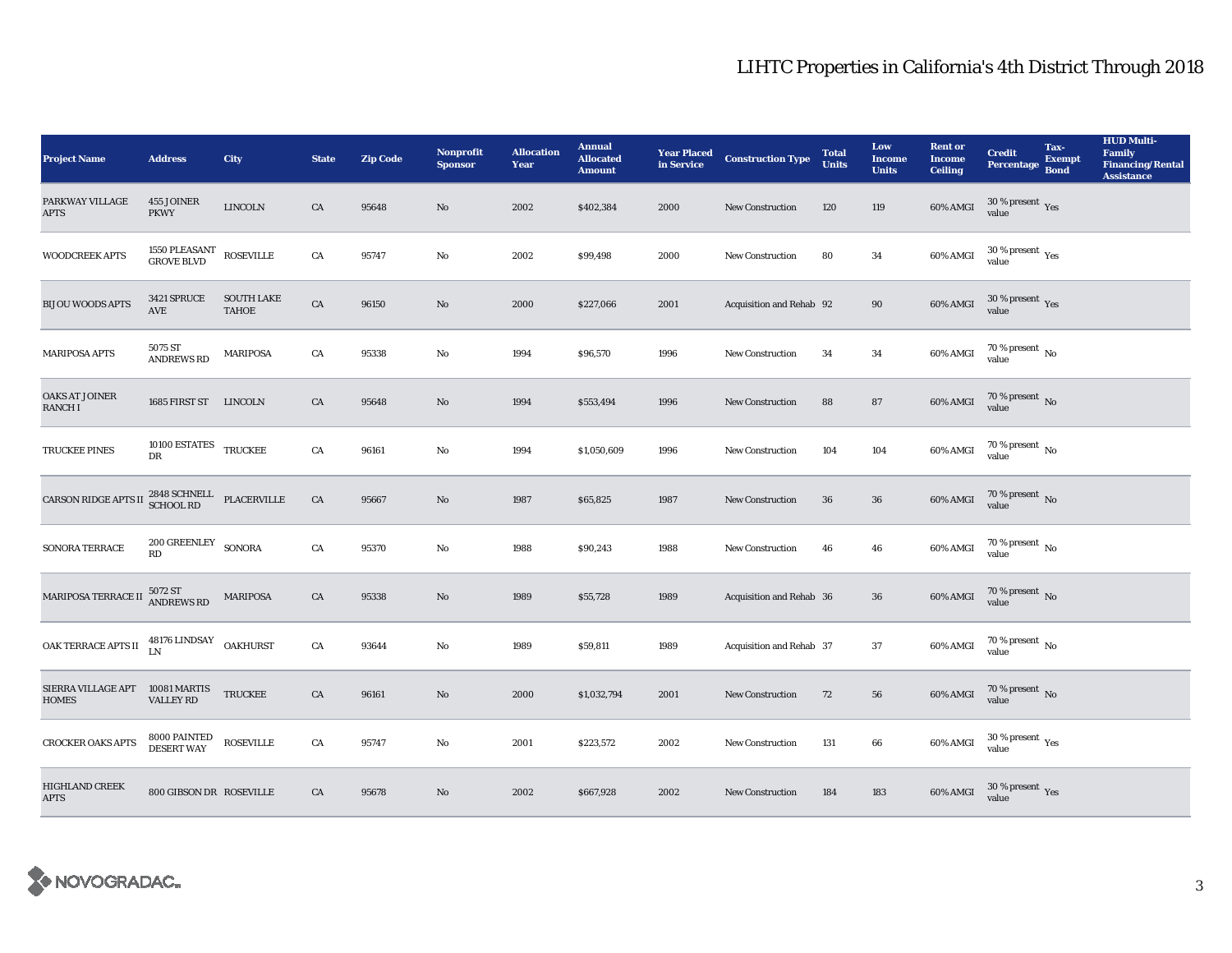| <b>Project Name</b>                                            | <b>Address</b>                                          | City                   | <b>State</b> | <b>Zip Code</b> | Nonprofit<br><b>Sponsor</b> | <b>Allocation</b><br>Year | <b>Annual</b><br><b>Allocated</b><br><b>Amount</b> | <b>Year Placed<br/>in Service</b> | <b>Construction Type</b>  | <b>Total</b><br><b>Units</b> | Low<br><b>Income</b><br><b>Units</b> | <b>Rent or</b><br><b>Income</b><br><b>Ceiling</b> | <b>Credit</b><br><b>Percentage</b>                    | Tax-<br><b>Exempt</b><br><b>Bond</b> | <b>HUD Multi-</b><br>Family<br><b>Financing/Rental</b><br><b>Assistance</b> |
|----------------------------------------------------------------|---------------------------------------------------------|------------------------|--------------|-----------------|-----------------------------|---------------------------|----------------------------------------------------|-----------------------------------|---------------------------|------------------------------|--------------------------------------|---------------------------------------------------|-------------------------------------------------------|--------------------------------------|-----------------------------------------------------------------------------|
| <b>SILVER RIDGE APTS</b>                                       | <b>1101 STONE</b><br><b>CANYON DR</b>                   | <b>ROSEVILLE</b>       | CA           | 95661           | No                          | 2000                      | \$431,929                                          | 2002                              | New Construction          | 156                          | 155                                  | 60% AMGI                                          | 30 % present $\rm\thinspace\gamma_{\rm e s}$<br>value |                                      |                                                                             |
| <b>COLUMBIA VILLAGE</b><br><b>TOWNHOMES</b>                    | 11439<br><b>COLUMBIA</b><br><b>VILLAGE DR</b>           | SONORA                 | ${\rm CA}$   | 95370           | $\mathbf{N}\mathbf{o}$      | 1997                      | \$774,271                                          | 1998                              | New Construction          | 80                           | 79                                   | $60\%$ AMGI                                       | $70\,\%$ present $\,$ No value                        |                                      |                                                                             |
| <b>OAKS AT JOINER</b><br><b>RANCHII</b>                        | 1685 FIRST ST                                           | LINCOLN                | ${\rm CA}$   | 95648           | No                          | 1997                      | \$368,012                                          | 1998                              | <b>New Construction</b>   | 120                          | 119                                  | 60% AMGI                                          | $30\,\%$ present $\,\mathrm{Yes}$ value               |                                      |                                                                             |
| OAK HILLS APTS                                                 | 10260 PRESTON $_{\rm JAMESTOWN}$<br><b>LN</b>           |                        | ${\rm CA}$   | 95327           | $\mathbf{N}\mathbf{o}$      | 1996                      | \$751,242                                          | 1998                              | <b>New Construction</b>   | 80                           | ${\bf 80}$                           | 60% AMGI                                          | $70$ % present $\,$ No value                          |                                      |                                                                             |
| SUTTER TERRACE                                                 | 6725<br>${\large \bf FIDDYMENT\,RD \quad \, ROSEVILLE}$ |                        | ${\rm CA}$   | 95747           | No                          | 1999                      | \$229,129                                          | 1998                              | New Construction          | 100                          | 99                                   | 60% AMGI                                          | $30\,\%$ present $\,\mathrm{Yes}$ value               |                                      |                                                                             |
| KNOLLS AT GREEN<br><b>VALLEY</b>                               | 3301<br>CIMMARRON<br>RD                                 | <b>CAMERON PARK CA</b> |              | 95682           | No                          | 2003                      | \$704,110                                          | 2005                              | <b>New Construction</b>   | 200                          | 199                                  | 60% AMGI                                          | $30\,\%$ present $\,$ Yes value                       |                                      |                                                                             |
| <b>MARIPOSA TERRACE</b><br><b>APTS</b>                         | 5020 COAKLEY<br><b>CIR</b>                              | <b>MARIPOSA</b>        | CA           | 95338           | No                          | 1989                      | \$55,690                                           | 1990                              | Acquisition and Rehab 32  |                              | $32\phantom{.0}$                     | 60% AMGI                                          | $70\,\%$ present $\,$ No value                        |                                      |                                                                             |
| JAMESTOWN TERRACE $_{\rm LN}^{10330 \rm \, PRESTON}$ JAMESTOWN |                                                         |                        | ${\rm CA}$   | 95327           | No                          | 1991                      | \$156,029                                          | 1991                              | New Construction          | 56                           | ${\bf 56}$                           | 60% AMGI                                          | $70$ % present $\,$ No $\,$ value                     |                                      |                                                                             |
| <b>EAST GARDEN APTS</b>                                        | 10347 WILLOW JAMESTOWN<br><b>ST</b>                     |                        | CA           | 95327           | No                          | 1989                      | \$99,340                                           | 1991                              | Acquisition and Rehab 51  |                              | 51                                   | 60% AMGI                                          | $70\,\%$ present $\,$ No value                        |                                      |                                                                             |
| <b>MAIDU VILLAGE</b>                                           | 1750 EUREKA<br>RD                                       | <b>ROSEVILLE</b>       | ${\rm CA}$   | 95661           | No                          | 1989                      | \$419,393                                          | 1991                              | Acquisition and Rehab 80  |                              | 80                                   | 60% AMGI                                          | $70\,\%$ present $\,$ No value                        |                                      |                                                                             |
| <b>VALLE VISTA</b><br><b>APARTMENTS</b>                        | 1675 FIRST<br><b>STREET</b>                             | <b>LINCOLN</b>         | ${\rm CA}$   | 95648           | Yes                         | 2015                      | \$437,193                                          | 2016                              | Acquisition and Rehab 44  |                              | 43                                   | 60% AMGI                                          | 70 % present<br>value                                 |                                      | Yes                                                                         |
| <b>AUBURN VILLA</b><br><b>APARTMENTS</b>                       | 628 MIKKELSEN $_{\rm AUBURN}$<br><b>DRIVE</b>           |                        | CA           | 95603           | Yes                         | 2014                      | \$204,779                                          | 2017                              | Acquisition and Rehab 50  |                              | 49                                   | 60% AMGI                                          | 30 % present<br>value                                 |                                      | Yes                                                                         |
| <b>SUNSET STREET APTS</b>                                      | 3655 SUNSET<br><b>BLVD</b>                              | <b>ROCKLIN</b>         | ${\rm CA}$   | 95677           |                             | 2008                      | \$433,284                                          | 2009                              | Acquisition and Rehab 104 |                              | 102                                  | 60% AMGI                                          | $30\,\%$ present $\,\mathrm{Yes}$ value               |                                      |                                                                             |

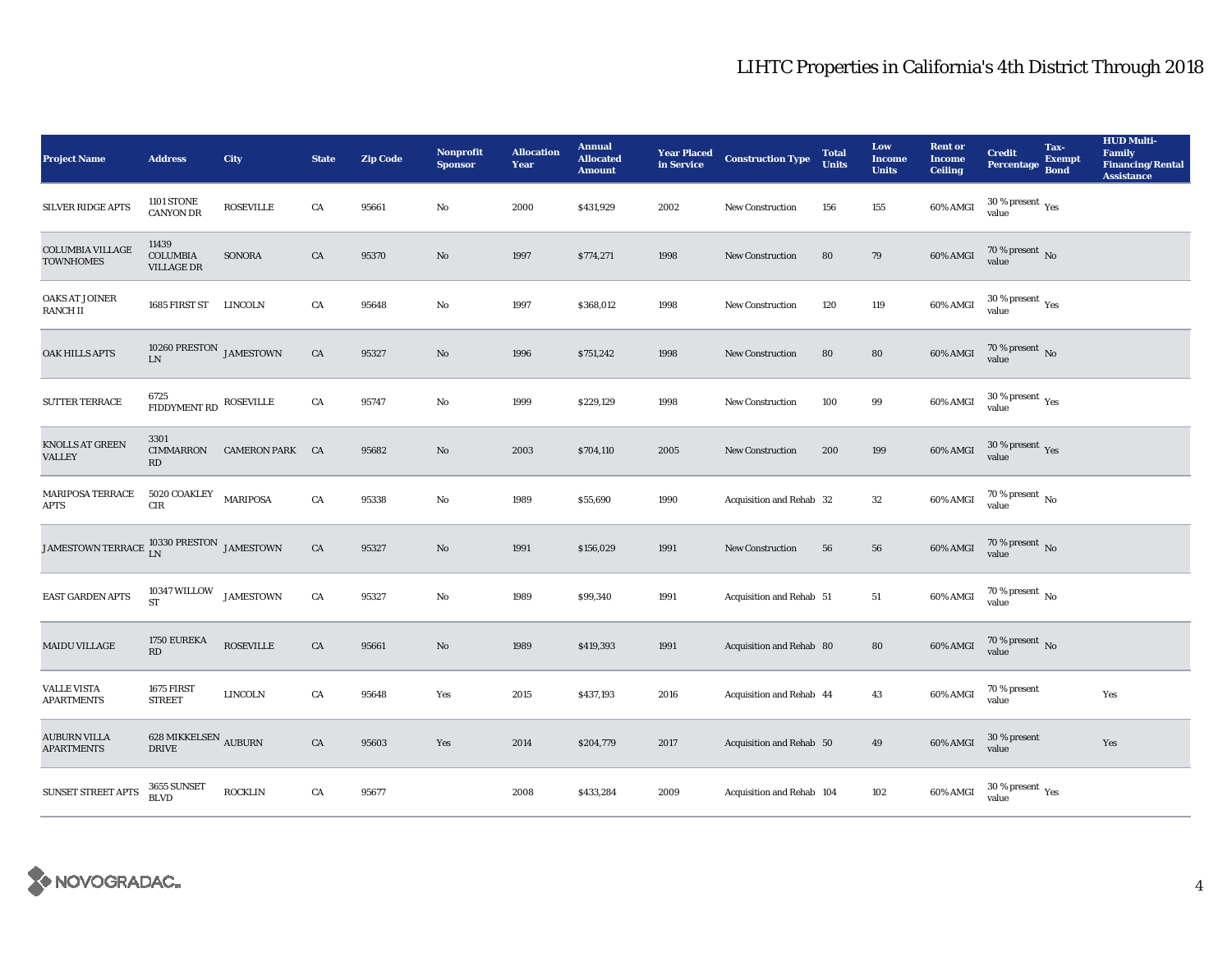| <b>Project Name</b>                                        | <b>Address</b>                       | <b>City</b>         | <b>State</b> | <b>Zip Code</b> | <b>Nonprofit</b><br><b>Sponsor</b> | <b>Allocation</b><br>Year | <b>Annual</b><br><b>Allocated</b><br><b>Amount</b> | <b>Year Placed<br/>in Service</b> | <b>Construction Type</b> | <b>Total</b><br><b>Units</b> | Low<br><b>Income</b><br><b>Units</b> | <b>Rent or</b><br><b>Income</b><br><b>Ceiling</b> | <b>Credit</b><br><b>Percentage</b>                    | Tax-<br><b>Exempt</b><br><b>Bond</b> | <b>HUD Multi-</b><br><b>Family</b><br><b>Financing/Rental</b><br><b>Assistance</b> |
|------------------------------------------------------------|--------------------------------------|---------------------|--------------|-----------------|------------------------------------|---------------------------|----------------------------------------------------|-----------------------------------|--------------------------|------------------------------|--------------------------------------|---------------------------------------------------|-------------------------------------------------------|--------------------------------------|------------------------------------------------------------------------------------|
| <b>KELLY RIDGE</b>                                         | 1447 HERBERT SOUTH LAKE<br>AVE       | <b>TAHOE</b>        | ${\rm CA}$   | 96150           | Yes                                | 2008                      | \$345,724                                          | 2009                              | New Construction         | 33                           | $32\,$                               | 60% AMGI                                          | $30\%$ present Yes<br>value                           |                                      | Yes                                                                                |
| <b>SIENA APTS</b>                                          | 2501 HAYDEN<br><b>PKWY</b>           | <b>ROSEVILLE</b>    | CA           | 95747           |                                    | 2007                      | \$1,106,940                                        | 2009                              | <b>New Construction</b>  | 156                          | 155                                  | 60% AMGI                                          | $30\ \%$ present $\ _{\mbox{Yes}}$ value              |                                      |                                                                                    |
| VINTAGE SQUARE AT<br><b>WESTPARK SENIOR</b><br><b>APTS</b> | 2331 WHARTON ROSEVILLE<br>${\rm LN}$ |                     | CA           | 95747           |                                    | 2008                      | \$947,658                                          | 2009                              | <b>New Construction</b>  | 152                          | 150                                  | 60% AMGI                                          | $30\,\%$ present $\,$ Yes value                       |                                      |                                                                                    |
| DEER VIEW PARK APTS 2880 SCHNELL<br>SCHOOL RD              |                                      | PLACERVILLE         | CA           | 95667           | No                                 | 2005                      | \$146,230                                          | 2006                              | Acquisition and Rehab 48 |                              | 47                                   | 60% AMGI                                          | $30\,\%$ present $\,$ Yes value                       |                                      |                                                                                    |
| <b>SUTTER HILL PLACE</b><br><b>APTS</b>                    | 451 SUTTER<br>HILL RD                | <b>SUTTER CREEK</b> | CA           | 95685           | No                                 | 2006                      | \$177,026                                          | 2006                              | Acquisition and Rehab 44 |                              | 43                                   | 60% AMGI                                          | $30\,\%$ present $\,\mathrm{Yes}$ value               |                                      |                                                                                    |
| PLACER WEST APTS                                           | <b>3970 ROCKLIN</b><br>RD            | <b>ROCKLIN</b>      | ${\rm CA}$   | 95677           | No                                 | 2010                      | \$0\$                                              | 2010                              | Acquisition and Rehab 44 |                              | 43                                   |                                                   | 60% AMGI TCEP only No                                 |                                      | $\rm No$                                                                           |
| PLACERVILLE APTS                                           | 2684 COLOMA<br>CT                    | <b>PLACERVILLE</b>  | ${\rm CA}$   | 95667           |                                    | 2009                      | $\$0$                                              | 2010                              | Acquisition and Rehab 84 |                              | ${\bf 83}$                           | 60% AMGI                                          | $30\,\%$ present $\,\mathrm{Yes}$ value               |                                      |                                                                                    |
| SHANNON BAY APTS                                           | $5757$ SHANNON $$\sf ROCKLIN$$       |                     | CA           | 95677           |                                    | 2009                      | \$0\$                                              | 2010                              | Acquisition and Rehab 50 |                              | 49                                   | 60% AMGI                                          | 30 % present $\rm\thinspace\gamma_{\rm e s}$<br>value |                                      |                                                                                    |
| <b>WHITNEY RANCH</b><br><b>APTS</b>                        | 711 UNIVERSITY ROCKLIN<br>AVE        |                     | ${\rm CA}$   | 95765           |                                    | 2008                      | \$1,187,278                                        | 2010                              | New Construction         | 156                          | 155                                  | 60% AMGI                                          | $30\,\%$ present $\,$ Yes value                       |                                      |                                                                                    |
| COPELLO SQUARE                                             | 675 COPELLO<br>DR                    | <b>ANGELS CAMP</b>  | CA           | 95222           | Yes                                | 2009                      | $\$0$                                              | 2011                              | Acquisition and Rehab 50 |                              | 49                                   | 60% AMGI                                          | $70\,\%$ present $\,$ No value                        |                                      |                                                                                    |
| <b>JACKSON HILLS APTS</b>                                  | 300 NEW YORK JACKSON<br>RANCH RD     |                     | CA           | 95642           | No                                 | 2009                      | \$0                                                | 2011                              | Acquisition and Rehab 86 |                              | 80                                   | 60% AMGI                                          | <b>Both 30%</b><br>and 70%<br>present value           | No                                   |                                                                                    |
| <b>JOSE'S PLACE APTS</b>                                   | 154 N ARROYO<br><b>SECO ST</b>       | <b>IONE</b>         | CA           | 95640           | No                                 | 2009                      | $\$0$                                              | 2011                              | Acquisition and Rehab 44 |                              | 43                                   | 60% AMGI                                          | <b>Both 30%</b><br>and 70%<br>present value           | No                                   |                                                                                    |
| <b>HENNESS FLATS</b>                                       | 11907 WATERS<br><b>WAY</b>           | <b>TRUCKEE</b>      | CA           | 96161           | No                                 | 2008                      | \$1,234,420                                        | 2007                              | <b>New Construction</b>  | 92                           | 92                                   | 60% AMGI                                          | $30\,\%$ present $\,\mathrm{Yes}$ value               |                                      |                                                                                    |

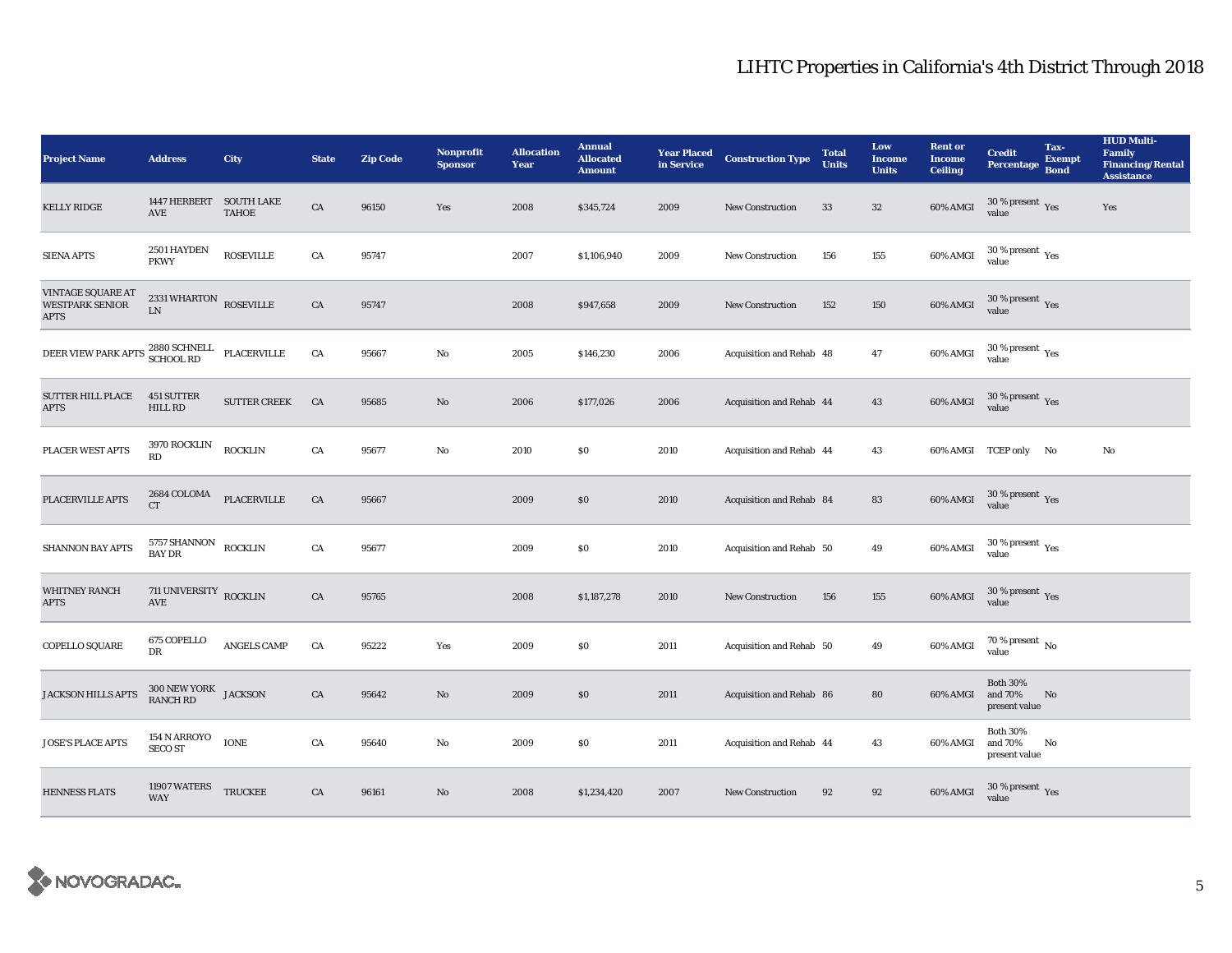| <b>Project Name</b>                                  | <b>Address</b>                                  | <b>City</b>                                                         | <b>State</b> | <b>Zip Code</b> | <b>Nonprofit</b><br><b>Sponsor</b> | <b>Allocation</b><br>Year | <b>Annual</b><br><b>Allocated</b><br><b>Amount</b> | in Service | <b>Year Placed Construction Type</b> | <b>Total</b><br><b>Units</b> | Low<br><b>Income</b><br><b>Units</b> | <b>Rent or</b><br><b>Income</b><br><b>Ceiling</b> | <b>Credit</b><br><b>Percentage</b>              | Tax-<br><b>Exempt</b><br><b>Bond</b> | <b>HUD Multi-</b><br>Family<br><b>Financing/Rental</b><br><b>Assistance</b> |
|------------------------------------------------------|-------------------------------------------------|---------------------------------------------------------------------|--------------|-----------------|------------------------------------|---------------------------|----------------------------------------------------|------------|--------------------------------------|------------------------------|--------------------------------------|---------------------------------------------------|-------------------------------------------------|--------------------------------------|-----------------------------------------------------------------------------|
| <b>SAN ANDREAS APTS</b>                              | 441 E ST<br><b>CHARLES ST</b>                   | <b>SAN ANDREAS</b>                                                  | CA           | 95249           | $\mathbf{No}$                      | 2010                      | \$331,919                                          | 2011       | Acquisition and Rehab 48             |                              | 47                                   | 60% AMGI                                          | <b>Both 30%</b><br>and 70%<br>present value     | No                                   |                                                                             |
| <b>HERITAGE PARK APTS</b>                            | 1098<br><b>WOODCREEK</b><br><b>OAKS BLVD</b>    | <b>ROSEVILLE</b>                                                    | CA           | 95747           |                                    | 2007                      | \$1,431,721                                        | 2008       | Acquisition and Rehab 328            |                              | 325                                  | 60% AMGI                                          | $30\,\%$ present $\,\mathrm{Yes}$ value         |                                      |                                                                             |
| <b>COLLEGE MANOR</b><br><b>APTS</b>                  | 4201<br>RACETRACK RD                            | <b>ROCKLIN</b>                                                      | ${\rm CA}$   | 95677           |                                    | 2007                      | \$104,648                                          | 2008       | Acquisition and Rehab 32             |                              | 31                                   | 60% AMGI                                          | $30\,\%$ present $\,$ Yes value                 |                                      |                                                                             |
| FRISHMAN HOLLOW                                      | 11008 RUE IVY TRUCKEE                           |                                                                     | CA           | 96161           |                                    | 2007                      | \$577,912                                          | 2008       | New Construction                     | $32\,$                       | 31                                   | $60\%$ AMGI                                       | $30\,\%$ present $\,$ Yes value                 |                                      |                                                                             |
| <b>GOLDEN VILLAGE</b><br><b>APTS</b>                 | 1650 FIRST ST LINCOLN                           |                                                                     | CA           | 95648           | Yes                                | 2008                      | \$0                                                | 2008       | Acquisition and Rehab 49             |                              | 48                                   | 60% AMGI                                          | $30\,\%$ present $\,$ Yes value                 |                                      | Yes                                                                         |
| STANFORD COURT                                       | $3220$ SANTA FE ROCKLIN WAY                     |                                                                     | CA           | 95765           | No                                 | 2001                      | \$382,714                                          | 2004       | <b>New Construction</b>              | 120                          | 119                                  | 60% AMGI                                          | $30\,\%$ present $\,$ Yes value                 |                                      |                                                                             |
| <b>LINCOLN TERRACE</b><br>APTS                       | 450 JOINER<br><b>PKWY</b>                       | <b>LINCOLN</b>                                                      | CA           | 95648           | No                                 | 2002                      | \$343,150                                          | 2004       | <b>New Construction</b>              | 80                           | 79                                   | 60% AMGI                                          | $30\,\%$ present $\rm\thinspace_{Yes}$<br>value |                                      |                                                                             |
| <b>GREEN VALLEY APTS</b>                             |                                                 | $2640$ LA $$\tt CAMERON\,PARK$$ $$\tt CA\,$ CA $$\tt CASCENTA\,DR$$ |              | 95682           | No                                 | 2004                      | \$159,171                                          | 2005       | Acquisition and Rehab 40             |                              | 39                                   | 60% AMGI                                          | $30\,\%$ present $\,$ Yes value                 |                                      |                                                                             |
| GREENWOOD VILLAGE 420 GREENLEY SONORA<br><b>APTS</b> | $\mathbf{R}\mathbf{D}$                          |                                                                     | ${\rm CA}$   | 95370           | No                                 | 2004                      | \$164,980                                          | 2005       | Acquisition and Rehab 48             |                              | 47                                   | 60% AMGI                                          | $30\,\%$ present $\,$ $\rm{Yes}$<br>value       |                                      |                                                                             |
| <b>KENNEDY MEADOWS</b>                               | 701 NEW YORK<br>RANCH RD JACKSON                |                                                                     | CA           | 95642           | $\mathbf{N}\mathbf{o}$             | 2003                      | \$403,731                                          | 2005       | <b>New Construction</b>              | 56                           | 55                                   | 60% AMGI                                          | $30\,\%$ present $\,\mathrm{Yes}$ value         |                                      |                                                                             |
| <b>MAIDU VILLAGE</b><br>PHASE III                    | 109 STERLING<br>CT                              | <b>ROSEVILLE</b>                                                    | ${\rm CA}$   | 95661           | No                                 | 2003                      | \$252,084                                          | 2005       | New Construction                     | 76                           | 75                                   | 60% AMGI                                          | $30\,\%$ present $\,$ $\rm{Yes}$<br>value       |                                      |                                                                             |
| MCAULEY MEADOWS<br><b>APTS</b>                       | 585<br>SACRAMENTO AUBURN<br>$\operatorname{ST}$ |                                                                     | CA           | 95603           | Yes                                | 2011                      | \$443,374                                          | 2013       | <b>New Construction</b>              | 60                           | 59                                   | 60% AMGI                                          | $30\,\%$ present $\,$ Yes value                 |                                      | Yes                                                                         |
| THE ASPENS AT<br><b>SOUTH LAKE</b>                   | 3521 PIONEER<br>TRAIL                           | <b>SOUTH LAKE</b><br><b>TAHOE</b>                                   | CA           | 96150           | No                                 | 2012                      | \$876,618                                          | 2013       | New Construction                     | 48                           | 47                                   | 60% AMGI                                          | 70 % present $\,$ No $\,$<br>value              |                                      | No                                                                          |